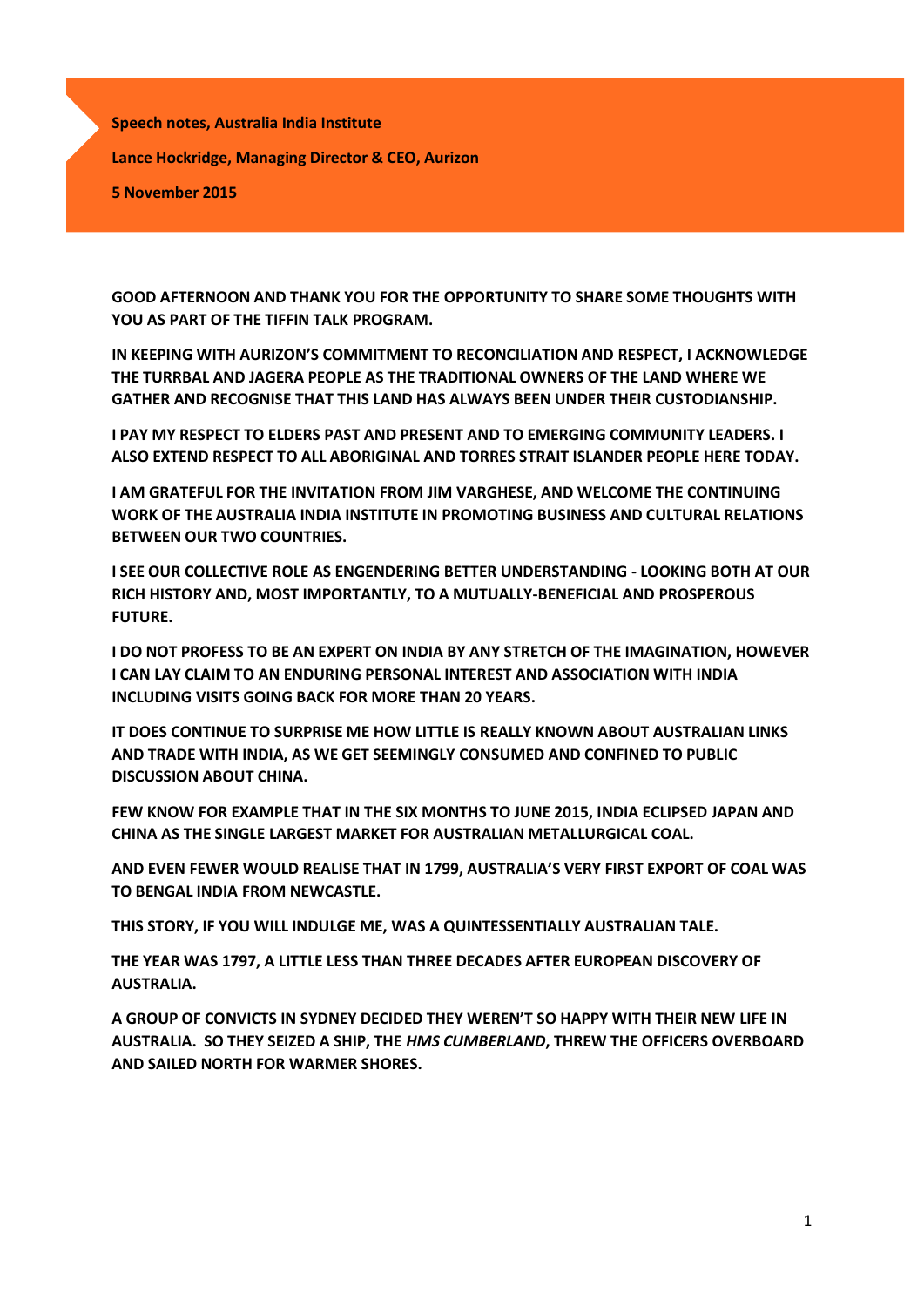**BUT THE BOATLOAD OF CONVICTS ARE NOT THE MAIN PART OF THE STORY. THIS ROLE FALLS TO AN ENGLISH LIEUTENANT – JOHN SHORTLAND – WHO WAS IN PURSUIT OF THE STOLEN SHIP, BECAUSE HE MADE LANDING NEAR THE MOUTH OF A LARGE RIVER AT NEWCASTLE AND SAW COAL ALONG THE RIVERBANK. HE RETURNED TO SYDNEY WITH REPORTS OF A DEEP-WATER PORT AND ABUNDANT COAL.** 

**THAT RIVER WAS, OF COURSE, THE HUNTER RIVER. AND IT WAS FROM HERE THAT THE POTENTIAL OF THE AREA BEGAN TO BE RECOGNIZED. WHAT IS TRULY REMARKABLE IS THAT JUST TWO YEARS LATER, FIFTY TONNES OF COAL FROM NEWCASTLE WAS PUT ONTO THE BARQUE**  *HUNTER* **AND SENT VIA SYDNEY TO BENGAL IN INDIA – BECOMING AUSTRALIA'S VERY FIRST COAL EXPORT. THAT ALSO SAYS A LOT ABOUT THE INNATE RESOURCEFULNESS AND ABILITY OF AUSTRALIANS IN THOSE EARLY COLONIAL YEARS TO GET THINGS DONE.**

**LET'S START TODAY THEN WITH A FEW CONTEMPORARY FACTS.**

**THESE ILLUSTRATE THE INTEREST FOR AUSTRALIA AND FOR AUSTRALIAN COMPANIES, LIKE AURIZON; AND THE TREMENDOUS, EMERGING OPPORTUNITIES WITH THE INDIAN ECONOMY.** 

**INDIA AS THE WORLD'S LARGEST DEMOCRACY WITH A POPULATION OF 1.2 BILLION - IS EXPERIENCING SUSTAINED GROWTH IN THE ORDER OF 7% PLUS PER ANNUM.** 

**THIS YEAR INDIA HAS SURPASSED CHINA AS THE WORLD'S FASTEST-GROWING MAJOR ECONOMY. INDEED BOTH OECD AND IMF PROJECTIONS SEE INDIAN GDP GROWTH BEING STRONG AND STABLE AT BETWEEN 7.2 AND 7.5% OVER THE NEXT COUPLE OF YEARS. <SOURCE IMF'S WORLD ECONOMIC OUTLOOK OCTOBER 2015>**

**STRONG MACRO-ECONOMIC FUNDAMENTALS ARE REFLECTED IN A RAPIDLY GROWING MIDDLE CLASS, INCREASED RATES OF URBANISATION, PER CAPITA CONSUMPTION OF STEEL AND ENERGY AND GROWTH IN IMPORT AND EXPORT VOLUMES.** 

**AS WE KNOW, THE MODI GOVERNMENT HAS PURSUED A STRONG REFORM AGENDA SINCE COMING TO POWER IN MAY 2014. KEY POLICY PILLARS INCLUDE:**

- **THE STIMULATION OF THE MANUFACTURING AND ENERGY SECTORS,**
- **FACILITATING INFRASTRUCTURE INVESTMENT,**
- **FINANCIAL AND REGULATORY REFORM**
- **AND ELIMINATION OF GOVERNMENT RED TAPE.**

**RECENT YEARS HAVE SEEN REMARKABLE GROWTH IN THE TRADING RELATIONSHIP BETWEEN INDIA AND AUSTRALIA. BILATERAL TRADE IN GOODS AND SERVICES HAS GROWN IN VALUE FROM \$6.8 BILLION IN FY2003/04 TO \$15.8 BILLION IN 2014. [Source: DFAT India Fact Sheet]**

**ON THE OTHER HAND THE SCALE OF THE OPPORTUNITY FOR FURTHER GROWTH IN THE RELATIONSHIP CAN BE SEEN WHEN WE COMPARE THAT \$15.8BN TRADE WITH THE EQUIVALENT NUMBERS OF \$60.4BN WITH THE USA AND A STAGGERING \$152.5BN WITH CHINA. INDEED IN 2014 AUSTRALIA WAS ONLY THE 17th LARGEST IMPORT SOURCE FOR INDIA AND THE 33rd LARGEST EXPORT DESTINATION FOR INDIA.**

**SIMILARLY, RECIPROCAL IN-COUNTRY INVESTMENT BY OUR TWO NATIONS IN EACH OTHER IS ALSO DWARFED BY AUSTRALIA'S RELATIONSHIPS WITH THE USA AND CHINA. IN THAT REGARD IN 2014 ACCORDING TO DFAT RECIPROCAL INVESTMENT BETWEEN AUSTRALIA AND INDIA AMOUNTED TO SOME \$20.8BN, WHEREAS THE EQUIVALENT WITH THE USA WAS \$1,333.7 BN AND WITH CHINA IT WAS \$122.4BN**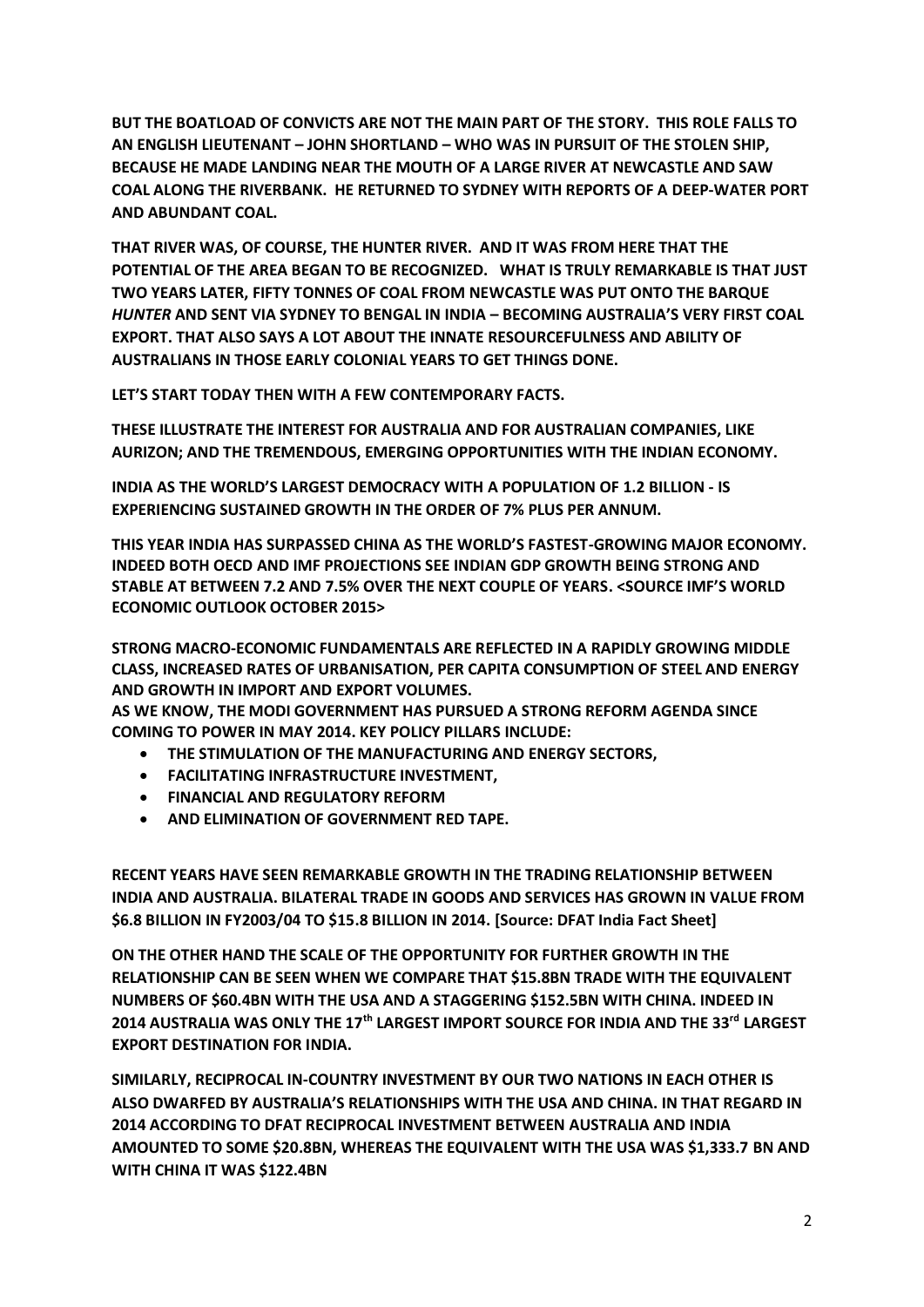**THE EFFORTS OF OUR TWO GOVERNMENTS TO INCREASE THE BILATERAL ECONOMIC RELATIONSHIP, AND OUR ROLE AS BUSINESS AND COMMUNITY LEADERS IN THAT REGARD HAS TO BE SEEN IN THAT CONTEXT OF ENORMOUS OPPORTUNITY.** 

**OF COURSE, NEGOTIATIONS ARE PROGRESSING POSITIVELY ON THE PROPOSED FREE TRADE AGREEMENT BETWEEN OUR NATIONS. CONCLUDING THE FTA WILL BE A FURTHER SPUR TO TRADE, NOT ONLY IN TERMS OF TRADITIONAL TRADE SUCH AS RESOURCES AND GOODS, BUT MORE PARTICULARLY, SERVICES AND EDUCATION.**

**TAKE FOR EXAMPLE, THE FACT THAT INDIA WILL NEED TO TRAIN SOME 400 MILLION PEOPLE TO A POST-SECONDARY LEVEL OVER COMING YEARS. BY 2014 AUSTRALIA WAS HOSTING ABOUT 63,000 FULL FEE PAYING INDIAN STUDENTS, ALBEIT THE EQUIVALENT NUMBER OF STUDENTS AT THAT TIME IN AUSTRALIA FROM CHINA WAS 153,000.**

**HERE'S THE PLATFORM THEREFORE FOR GREAT COMMERCIAL OPPORTUNITIES FOR AUSTRALIAN COMPANIES AND INSTITUTIONS, IN DEEPENING RELATIONSHIPS AND GROWING MUTUAL INTEREST IN TRADE, SERVICES AND INVESTMENT.**

**AURIZON IS ONE OF THOSE COMPANIES ACTIVELY LOOKING TO EXPAND OUR RELATIONSHIP WITH INDIA.** 

**A LITTLE BACKGROUND:**

**AURIZON IS AUSTRALIA'S LARGEST RAIL FREIGHT COMPANY, AND IN MANY SENSES, A BAROMETER OF NATIONAL ECONOMIC ACTIVITY. WE ARE SIGNIFICANTLY LEVERAGED TO KEY EXPORT COMMODITIES SUCH AS RESOURCES AND AGRICULTURAL PRODUCTS. AURIZON IS THE PREDOMINANT TRANSPORTER OF AUSTRALIAN EXPORT COAL WITH OUR TRAINS CARRYING APPROXIMATELY 54% OF ALL EXPORTS IN FY2015.** 

**APPROXIMATELY 22% - OR ABOUT 50 MILLION TONNES - OF INDIAN COAL IMPORTS WERE SOURCED FROM AUSTRALIA LAST FINANCIAL YEAR. THE MAJORITY OF THIS WAS METALLURGICAL COAL, USED FOR STEELMAKING. ONLY AROUND 7 MILLION TONNES OF THERMAL WAS IMPORTED FROM AUSTRALIA FOR INDIAN POWER GENERATION.**

**WHILE INDIA WAS THE LARGEST MARKET FOR AUSTRALIA'S METALLURGICAL COAL IN THE FIRST HALF OF CALENDAR 2015, THERE REMAINS CONSIDERABLE SCOPE FOR GROWTH GIVEN THAT OF AUSTRALIA'S TOTAL COAL EXPORTS IN FY15, INDIA AT 50MT ACCOUNTED FOR 13% OF THE TOTAL.**

**OVER COMING YEARS, INDIA LOOKS SET TO CEMENT AN EVEN STRONGER POSITION AS ONE OF AUSTRALIA'S MAJOR COAL EXPORT MARKETS.**

**IN TERMS OF EXPORTS FROM AUSTRALIA, THE OPPORTUNITY I WOULD LIKE DRAW OUT HERE TODAY IS THEREFORE FOCUSSED ON THE GROWTH OF BOTH THE STEEL AND ENERGY SECTORS IN INDIA, AND ON AUSTRALIA'S HIGH QUALITY AND ABUNDANT COAL RESERVES.** 

**THIS OPPORTUNITY, OF COURSE, FLOWS THROUGH THE SUPPLY CHAIN TO AUSTRALIAN MINERS, AND RAIL AND PORT INFRASTRUCTURE PROVIDERS.**

**WE ALSO SEE IN-COUNTRY OPPORTUNITY, ESPECIALLY AS THE ECONOMY RE-ENERGISES UNDER THE LEADERSHIP OF PRIME MINISTER MODI.**

**AT AURIZON AS WE THINK ABOUT BUSINESS DEVELOPMENT OPPORTUNITIES, WE TAKE AN EVIDENCE-BASED APPROACH, LOOKING AT THE BEST RESEARCH AND ANALYSIS, AND MARKET**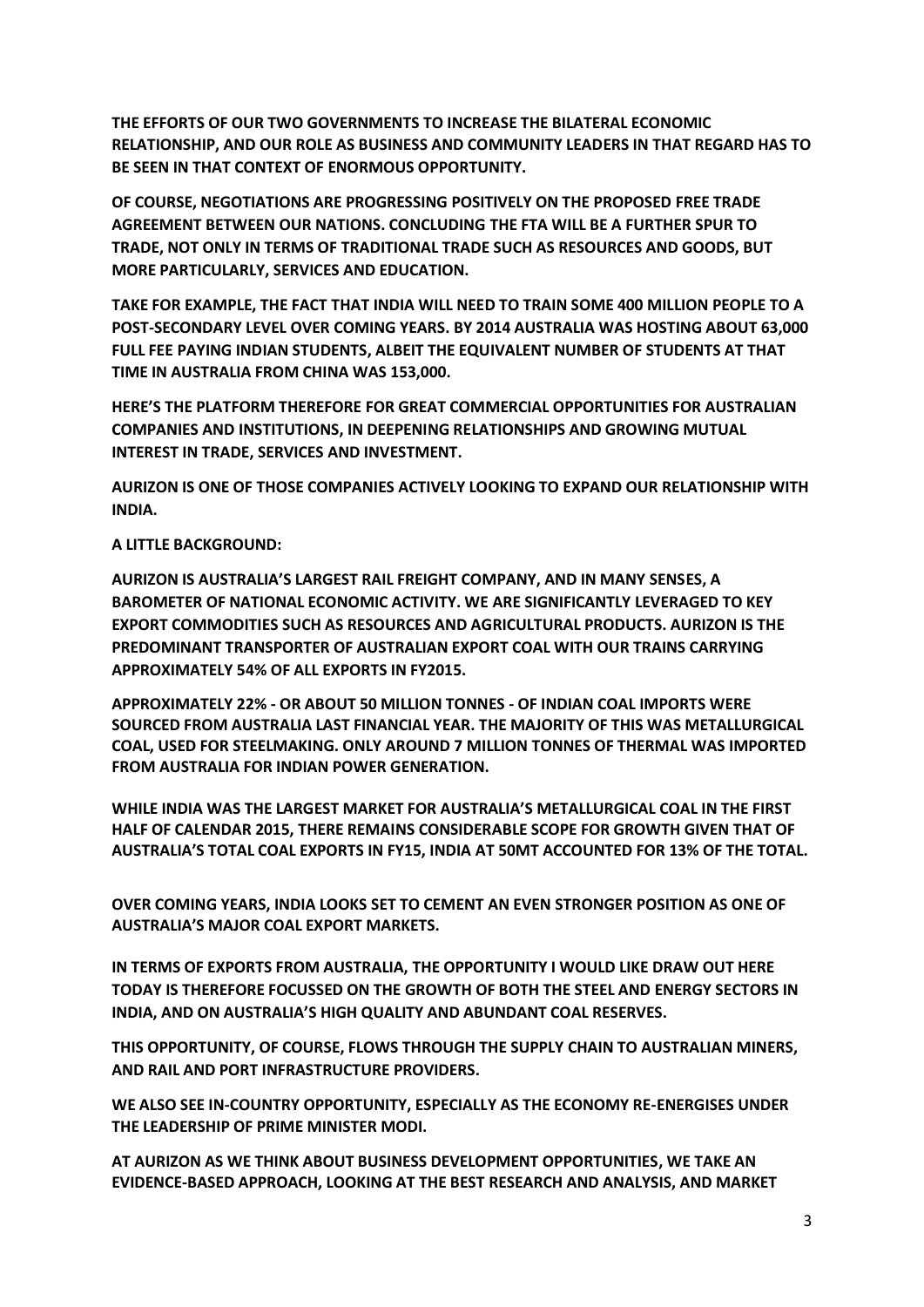**INTELLIGENCE FROM AUTHORITIES SUCH AS THE INTERNATIONAL ENERGY AGENCY AND THE WORLD BANK.** 

**WE ALL UNDERSTAND HOWEVER THAT IN ADDITION THERE IS TREMENDOUS VALUE IN ON-THE-GROUND UNDERSTANDING AND RELATIONSHIPS. IN ADDITION TO THAT EXPERIENCE OF NEARLY 25 YEARS I REFERRED TO EARLIER, TOGETHER WITH EXECUTIVE COLLEAGUES, I ALSO SPENT A WEEK IN INDIA EARLIER THIS YEAR LEARNING FIRST-HAND ABOUT MARKET DEMAND AND KEY ECONOMIC DRIVERS. WE WERE VERY FORTUNATE IN BEING GIVEN ACCESS TO SOME OF COUNTRY'S BEST ECONOMIC AND GOVERNMENT ADVISORS.**

**THIS KNOWLEDGE HAS RE-AFFIRMED MY CONFIDENCE IN INDIA'S FUTURE ECONOMIC GROWTH, AND MOST TELLINGLY, COUNTER-BALANCES SOME OF THE UNINFORMED AND INDEED BLATANTLY BIASED COMMENTARY ON COAL THAT'S BECOME COMMONPLACE. THIS IS PARTICULARLY THE CASE FOR THERMAL COAL AND ENERGY DEMAND.**

**WE KNOW, FOR EXAMPLE, THAT THERE'S A PIPELINE OF POWER PLANTS UNDER CONSTRUCTION IN INDIA EQUATING TO ABOUT 84 GIGAWATTS OF ENERGY. THESE WILL REQUIRE AROUND AN ADDITIONAL 250 MILLION TONNES OF COAL EACH YEAR.**

**ABOUT 13.3 GIGAWATTS OF THIS OUTPUT IS LOCATED ON THE COAST AND POSITIONED WELL TO UTILISE IMPORTED PRODUCT, WHICH TRANSLATES ROUGHLY TO AN ADDITIONAL 40 MILLION TONNES OF THERMAL COAL PER YEAR.**

**FROM 2017, THE INDIAN GOVERNMENT HAS MANDATED THAT ALL NEW COAL-FIRED PROJECTS ARE REQUIRED TO USE SUPERCRITICAL TECHNOLOGY OR BETTER. THESE TECHNOLOGIES OPERATE AT A HIGHER EFFICIENCY THAN SUBCRITICAL PLANTS AND AS SUCH USE LESS COAL AND GENERATE FEWER EMISSIONS. PLANTS USING THESE TECHNOLOGIES RUN MORE OPTIMALLY USING HIGH-ENERGY, LOW ASH COAL THAT ARE PRODUCED BY AUSTRALIAN MINES. INDIA'S COAL RESOURCES ARE TYPICALLY LOW-ENERGY AND HIGH ASH.**

**THE COAL SCEPTICS PUT FORWARD THE PROPOSITION THAT RENEWABLES ARE GOING TO MIRACULOUSLY FILL THE ENERGY VOID IN COMING DECADES FOR INDIA. INVARIABLY, THE THESIS IS PREDICATED ON 5% GDP GROWTH RATE, YET A 7-10% GROWTH RATE IS FAR MORE LIKELY.** 

**TO ADD SOME CONTEXT, IN TERMS OF INSTALLED CAPACITY COAL REPRESENTS 61% AND RENEWABLES 13% OF EXISTING INDIAN CAPACITY. THUS IN SIMPLE MATHEMATICAL TERMS IF YOU ASSUME COAL WILL GROW AT A VERY MODEST 2%pa FOR RENEWABLES TO OUTSTRIP COAL CAPACITY ADDITIONS WOULD REQUIRE A GROWTH RATE IN EXCESS OF 10%.**

**AURIZON ACCEPTS THE SCIENTIFIC CONSENSUS ON CLIMATE CHANGE AND WE AGREE THAT RENEWABLES WILL GROW. HOWEVER, ELECTRICITY DEMAND AND CONSUMPTION WILL GROW AT A FAR FASTER RATE AND COAL WILL CONTINUE TO BE A KEY LOW-COST, RELIABLE SOURCE OF ENERGY. THIS POSITION IS SUPPORTED BY THE INTERNATIONAL ENERGY AGENCY.**

**THIS IS NOT AN IDEOLOGICAL DISCUSSION, NOR A MORAL ARGUMENT. BUT RATHER A PRACTICAL, PRAGMATIC APPROACH TO A COUNTRY'S RAPIDLY GROWING ENERGY NEEDS.**

**WE ALSO NEED SOME BROADER PERSPECTIVE.** 

**INDIA CURRENTLY PRODUCES ABOUT 600 MILLION TONNES OF DOMESTIC COAL A YEAR, AND HAS AMBITIONS TO GROW THIS PRODUCTION. WE READILY ACKNOWLEDGE THAT GOVERNMENT**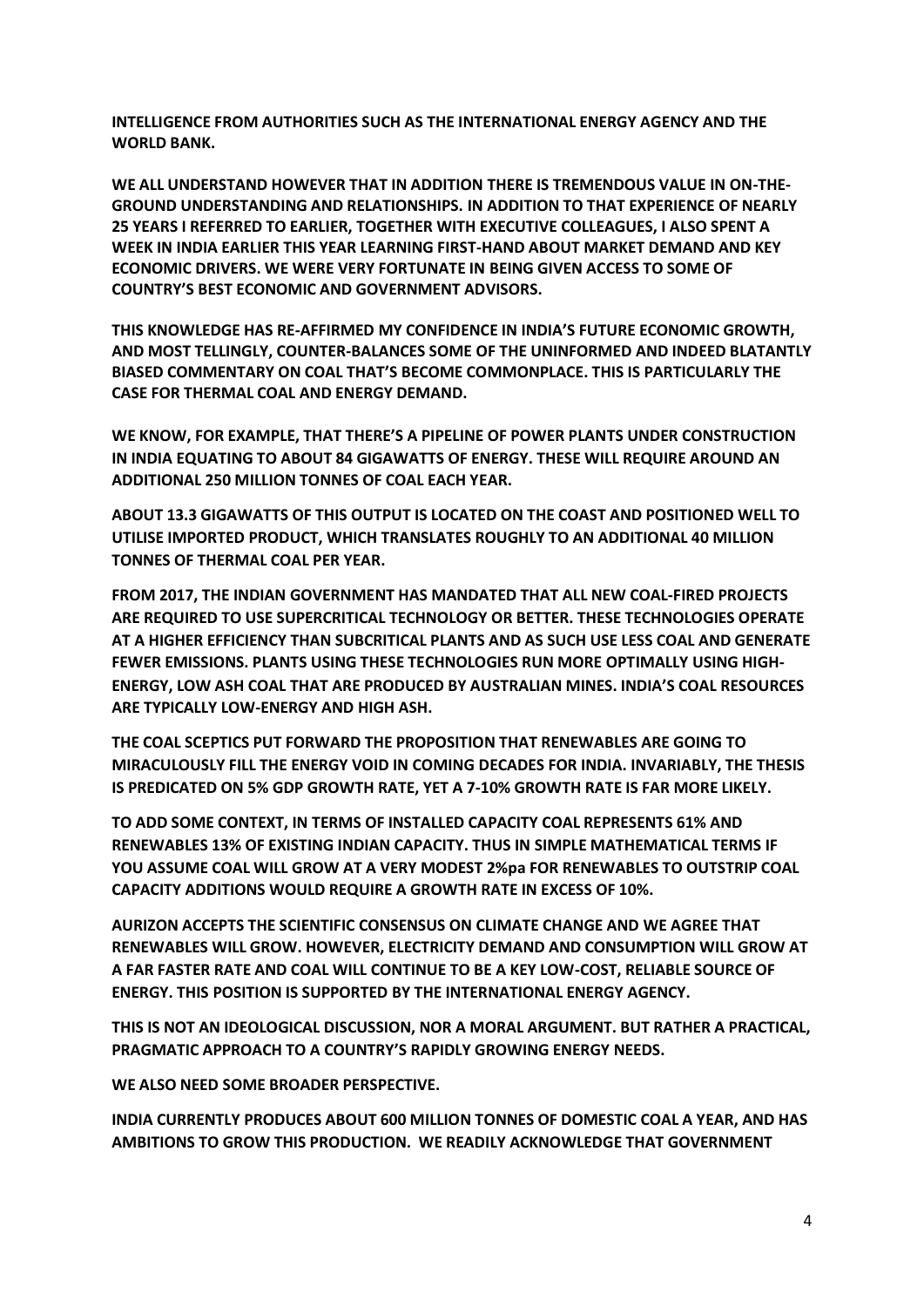**POLICY WILL DETERMINE THAT THE VAST MAJORITY OF THERMAL COAL SUPPLY WILL BE DOMESTIC.**

**HOWEVER THE NICHE FOR AUSTRALIAN COAL PRODUCERS IS ABUNDANTLY CLEAR. OFF A VERY SMALL BASE OF 1 MILLION TONNES A YEAR IN 2005, WE HAVE SEEN A SIXFOLD INCREASE IN AUSTRALIAN EXPORTS TO INDIA. THINK OF THE GENUINE OPPORTUNITY HERE FOR HIGH-QUALITY AUSTRALIAN COAL IN FUELLING NEW HIGH-TECHNOLOGY POWER PLANTS.** 

**THIS WOULD CERTAINLY BE AN ENABLER FOR THE NEXT, ACCELERATED PHASE OF INDIAN ECONOMIC AND SOCIAL DEVELOPMENT. IT WOULD ASSIST INDIA ACHIEVE HIGHER ECONOMIC ACTIVITY AT A LOWER EMISSIONS INTENSITY.**

**LET ME NOW TURN TO THE OPPORTUNITY OF METALLURGICAL COAL.**

**AS CHINA'S ECONOMY REBALANCES, INDIA HAS EMERGED AS THE KEY SOURCE OF FUTURE COMMODITY DEMAND GROWTH AND THIS IS PARTICULARLY TRUE FOR SEABORNE-TRADED METALLURGICAL COAL.** 

**CONSUMPTION OF METALLURGICAL COAL BY INDIA'S STEEL INDUSTRY IS PROJECTED TO INCREASE SIGNIFICANTLY OVER COMING YEARS, REFLECTING RAPID GROWTH IN DEMAND FROM A RELATIVELY MODEST BASE.**

**STEEL 'STOCK-IN-USE' IS A USEFUL METRIC TO ILLUSTRATE THIS POINT. THIS REFERS TO THE ACCUMULATED QUANTITY OF STEEL IN CAPITAL GOODS SUCH AS BUILDINGS, INFRASTRUCTURE, CARS AND MACHINERY.**

**ON A PER CAPITA BASIS, STEEL STOCK-IN-USE IN INDIA'S ECONOMY CURRENTLY SITS AT 0.7 TONNES, AND REMAINS MUCH LOWER THAN CHINA AT 5.6 TONNES AND DEVELOPED ECONOMIES SUCH AS THE UNITED STATES AT 13 TONNES. IN OTHER WORDS, INDIA IS AROUND 25 YEARS BEHIND CHINA IN TERMS OF STEEL CONSUMPTION.** 

**TO MEET THIS GROWING DEMAND, WOOD MACKENZIE FORECASTS INDIA'S ANNUAL CRUDE STEEL PRODUCTION WILL MORE THAN DOUBLE OVER THE NEXT 15 YEARS, FROM 85 MILLION TONNES IN 2014 TO 176 MILLION TONNES IN 2030.** 

**THIS LEVEL OF GROWTH IN STEEL PRODUCTION COULD REPRESENT AROUND 60 MILLION TONNES OF ADDITIONAL METALLURGICAL COAL CONSUMPTION PER YEAR.**

**IN FACT THESE NUMBERS COULD BE VERY CONSERVATIVE IF PREDICTIONS BY INDIAN STEEL AND MINES MINISTER NARENDRA SINGH EVENTUATE. IN AN INTERVIEW WITH WSJ IN JUNE MINISTER SINGH SPOKE OF A USD\$ 46BN INVESTMENT BEING UNDERTAKEN BY INDIAN COMPANIES TO TREBLE OUTPUT BY 2025.**

**INDIA HAS MINIMAL DOMESTIC METALLURGICAL COAL RESOURCES TO MEET GROWTH IN DEMAND AS INDIA'S BLAST FURNACE CAPACITY EXPANDS.**

**AUSTRALIAN PRODUCERS AND AURIZON ARE OPTIMALLY POSITIONED TO SATISFY FUTURE GROWTH IN INDIA'S DEMAND FOR SEABORNE METALLURGICAL COAL.**

**LET'S BRING THIS DISCUSSION BACK TO THE COMMERCIAL OPPORTUNITY HERE IN AUSTRALIA, AND PARTICULARLY THE NEXT PHASE OF THERMAL COAL DEVELOPMENT.**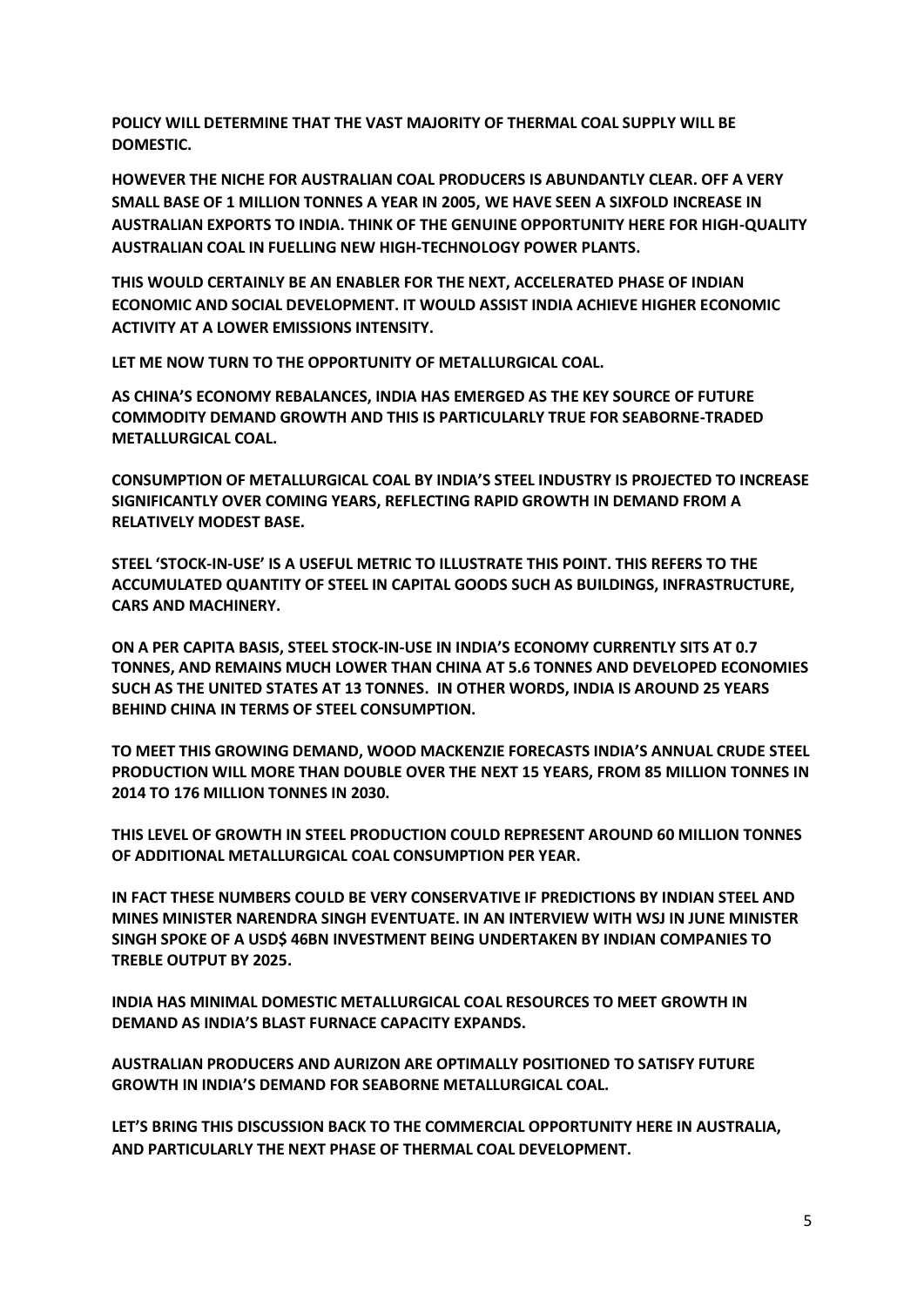**AURIZON HAS BEEN A KEY PARTICIPANT IN ASSESSING THE MASSIVE PROSPECTS IN QUEENSLAND'S GALILEE BASIN. WE HAVE BEEN WORKING CLOSELY WITH GVK HANCOCK, AND WE ALSO NOTE THE ADVANCED WORK OF ADANI IN THIS SAME SPACE. HERE QUEENSLAND HAS VERY LARGE RESERVES OF HIGH-QUALITY THERMAL COAL, WITH LOW OVERBURDEN AND STRIP RATIOS.**

**AT THIS POINT IN THE COMMODITY CYCLE, HOWEVER WE CLEARLY UNDERSTAND THE CHALLENGING INVESTMENT CASE FOR THE PROPOSED DEVELOPMENT OF RAIL AND PORT INFRASTRUCTURE. GALILEE MINES ARE MUCH FURTHER FROM PORTS THAN EXISTING MINES AND WITHOUT ACCESS TO THE EXISTING CENTRAL QUEENSLAND COAL NETWORK.**

**AURIZON'S AIM HAS BEEN CLEAR AND CONSISTENT THROUGHOUT: THE GALILEE NEEDS THE MOST ECONOMICALLY-VIABLE, LOWEST COST CAPITAL SOLUTION IF WE'RE GOING TO LIBERATE THE RESOURCES. THIS OBJECTIVE HAS DRIVEN AURIZON'S PROPOSED INFRASTRUCTURE SOLUTION THAT CONNECTS INTO OUR EXISTING CENTRAL QUEENSLAND NETWORK. WE ESTIMATE OUR SOLUTION WOULD BE \$1 BILLION CHEAPER TO BUILD THAN A NEW CORRIDOR. WE BELIEVE THAT TO BE A HUGE OPPORTUNITY FOR MINING PROPONENTS.** 

**LIKEWISE, WE APPRECIATE AND SHARE A DEGREE OF FRUSTRATION ABOUT DEVELOPMENT TIMEFRAMES FOR THE GALILEE BASIN. THERE'S ROUND AFTER ROUND OF LEGAL CHALLENGE, ONGOING ENVIRONMENTAL CONTROVERSY, AND A MULTITUDE OF ENVIRONMENTAL AND REGULATORY REQUIREMENTS TO TRAVERSE. AND CLEARLY, THERE'S A NUMBER OF COMMERCIAL AND MARKET HURDLES YET TO BE CLEARED.** 

**I WOULD SIMPLY REMIND PEOPLE THAT HERE, AS I HAVE DEMONSTRATED, WE HAVE AN OUTSTANDING ECONOMIC OPPORTUNITY FOR QUEENSLAND AND FOR AUSTRALIA, WITH HIGH-ENERGY, LOW-ASH COAL. THE GLOBAL DEMAND IS STRONG AND LIKELY TO GROW, DESPITE CHANGES IN ENERGY MIX.** 

**WE HAVE AMONG THE WORLD'S STRICTEST AND MOST EFFECTIVE ENVIRONMENTAL REQUIREMENTS IN PLACE, AND A SAFETY RECORD THAT IS SECOND TO NONE.** 

**AND THE REALITY IS THAT IF AUSTRALIA DOES NOT SUPPLY THE COAL DEMANDS OF DEVELOPING NATIONS, OTHER COUNTRIES CERTAINLY WILL. THE NET OUTCOME WILL MOST LIKELY BE NEGATIVE FOR CARBON EMISSIONS AS THE ALTERNATIVE SOURCES OF COAL WILL NOT MATCH THE QUALITY OF AUSTRALIA'S COAL.**

**FINALLY TODAY, I WILL BRIEFLY GO TO AURIZON'S INTEREST IN-COUNTRY IN INDIA.** 

**AURIZON HAS DONE SOME PRELIMINARY WORK TO LOOK AT DIRECT INVOLVEMENT IN RAIL AND LOGISTICS OPPORTUNITIES IN INDIA.**

**AS I MENTIONED, IN JUNE, TWO OF MY SENIOR EXECUTIVE COLLEAGUES AND I SPENT A WEEK IN INDIA AND ENGAGED WITH A WIDE RANGE OF KEY MINISTERS, DEPARTMENT HEADS, AND REPRESENTATIVES FROM THE BUSINESS AND FINANCIAL COMMUNITY**

**WE CAME AWAY FROM THIS VISIT WITH A TREMENDOUS SENSE OF OPTIMISM. THE MOMENTUM OF ECONOMIC GROWTH AND THE POLITICAL DESIRE FOR REFORM IN INDIA IS VERY REAL AND SIGNIFICANT. NO DOUBT, WE NEED TO WEIGH THAT OPTIMISM AGAINST THE DEGREE OF DIFFICULTY IN ENTERING SUCH A DYNAMIC MARKET.**

**OUR AGENDA IS SIMPLE – TO EXPLORE GROWTH MARKETS WHERE AURIZON CAN LEVERAGE OUR CAPABILITY IN RAIL-BASED INTEGRATED SUPPLY CHAINS.**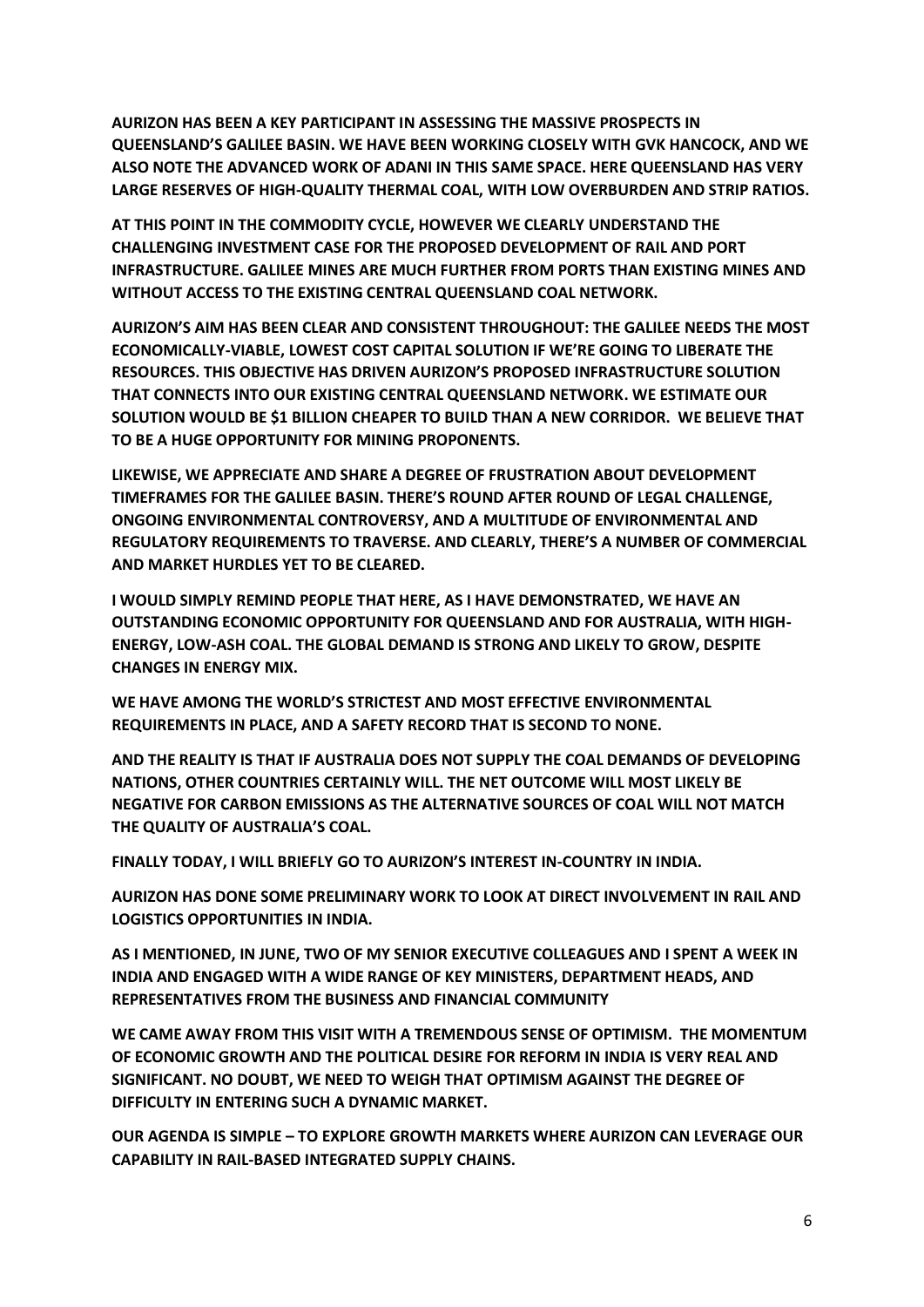**WE ARE IN NO PARTICULAR RUSH WITH RESPECT TO INDIA AND OTHER INTERNATIONAL MARKETS. WE WILL BE DISCIPLINED AND DELIBERATE IN ASSESSING THESE OPPORTUNITIES. CONCURRENTLY HOWEVER, WE ARE BUILDING RELATIONSHIPS AND SPECIFIC KNOWLEDGE, SO WE ARE POSITIONED FOR CONSIDERATION SHOULD AN OPPORTUNITY BECOME AVAILABLE.**

**I WOULD LIKE TO ACKNOWLEDGE THE TREMENDOUS SUPPORT AURIZON HAS RECEIVED FROM AUSTRALIA'S HIGH COMMISSIONER FOR INDIA, PATRICK SUCKLING. HIS BUSINESS AND GOVERNMENT INTRODUCTIONS WERE INVALUABLE, TOGETHER WITH IN-COUNTRY ASSISTANCE ON THE LOGISTICS SIDE.**

**WE HAVE GOT A SMALL TEAM CONTINUING TO WORK THROUGH A RANGE OF QUESTIONS AND THOUGHTS THAT EMERGED FROM OUR VISIT. THERE'S CERTAINLY NOTHING IMMINENT, BUT IN MY VIEW, THE NATURE AND SCALE OF OPPORTUNITY IS SUCH THAT IT SHOULD NOT BE IGNORED. WE UNDERSTAND THE MEANING OF PATIENCE AND REFLECTION, AND THAT IS WHAT WE ARE DOING.**

**LET ME MAKE A FEW CLOSING OBSERVATIONS THEN ON THE BROADER OPPORTUNITY FOR AUSTRALIA.**

**THERE SEEMS TO BE MUCH WRINGING OF HANDS IN POLITICAL, BUSINESS AND COMMUNITY CIRCLES ABOUT THE ECONOMIC FUTURE OF AUSTRALIA, AND WHERE TO FROM HERE: FOR NATIONAL INCOME, JOBS AND OUR HIGH STANDARD OF LIVING. THE MINING BOOM HAS APPARENTLY "ENDED" AND SOME ARE READING THE COAL INDUSTRY ITS LAST RITES.**

**I WOULD SIMPLY SAY, THE FACTS DO NOT FIT THIS NARRATIVE.**

**THE INDIAN GROWTH STORY, HAPPENING RIGHT NOW AND LIKELY FOR DECADES TO COME, OFFERS EXTRAORDINARY OPPORTUNITIES FOR AUSTRALIA AND AUSTRALIAN BUSINESSES.** 

**THIS EXTENDS TO SO MANY LEVELS BEYOND TRADITIONAL EXPORT MERCHANDISE - TO SERVICES, EDUCATION AND TOURISM. AND IT'S UNMISTAKABLY MASSIVE IN SCALE.**

**BUT WE NEED TO BE SMART, RESPONSIVE AND DISCIPLINED.** 

WE NEED TO UNDERSTAND WHAT'S HAPPENING ON THE GROUND IN INDIA, AND THE NATURE **AND PACE OF ECONOMIC REFORMS BEING CHAMPIONED BY PM MODI.** 

**WE NEED TO BE MEASURED AND PRAGMATIC. BUT WE NEED TO BE PREPARED TO WORK HARD, TO BE PATIENT, TO BUILD UNDERSTANDING AND RELATIONSHIPS. THERE ARE FEW IF ANY EASY WINS, AND THERE WILL CONTINUE TO BE FRUSTRATIONS AND MISSTEPS ALONG THE WAY.**

**CLOSER TO HOME FOR AURIZON AND OUR CUSTOMERS, WE NEED TO KNOW HOW ENERGY EFFICIENCY AND ENVIRONMENTAL REQUIREMENTS WILL BE PART OF THIS ECONOMIC PLAN. AND HOW TECHNOLOGY WILL DELIVER CLEANER, LOWER EMISSION ENERGY THROUGH A RANGE OF ENERGY SOURCES, INCLUDING COAL.**

**AND WE NEED VOICES OF REASON TO STATE CLEARLY AND LOGICALLY WHY IT'S NOT THE END FOR AUSTRALIAN COAL.**

**THAT WE'VE GOT HIGH QUALITY RESOURCES, IN HIGH DEMAND, AND THAT THESE WILL CONTINUE TO PLAY A STRONG ROLE IN DEVELOPING ECONOMIES.**